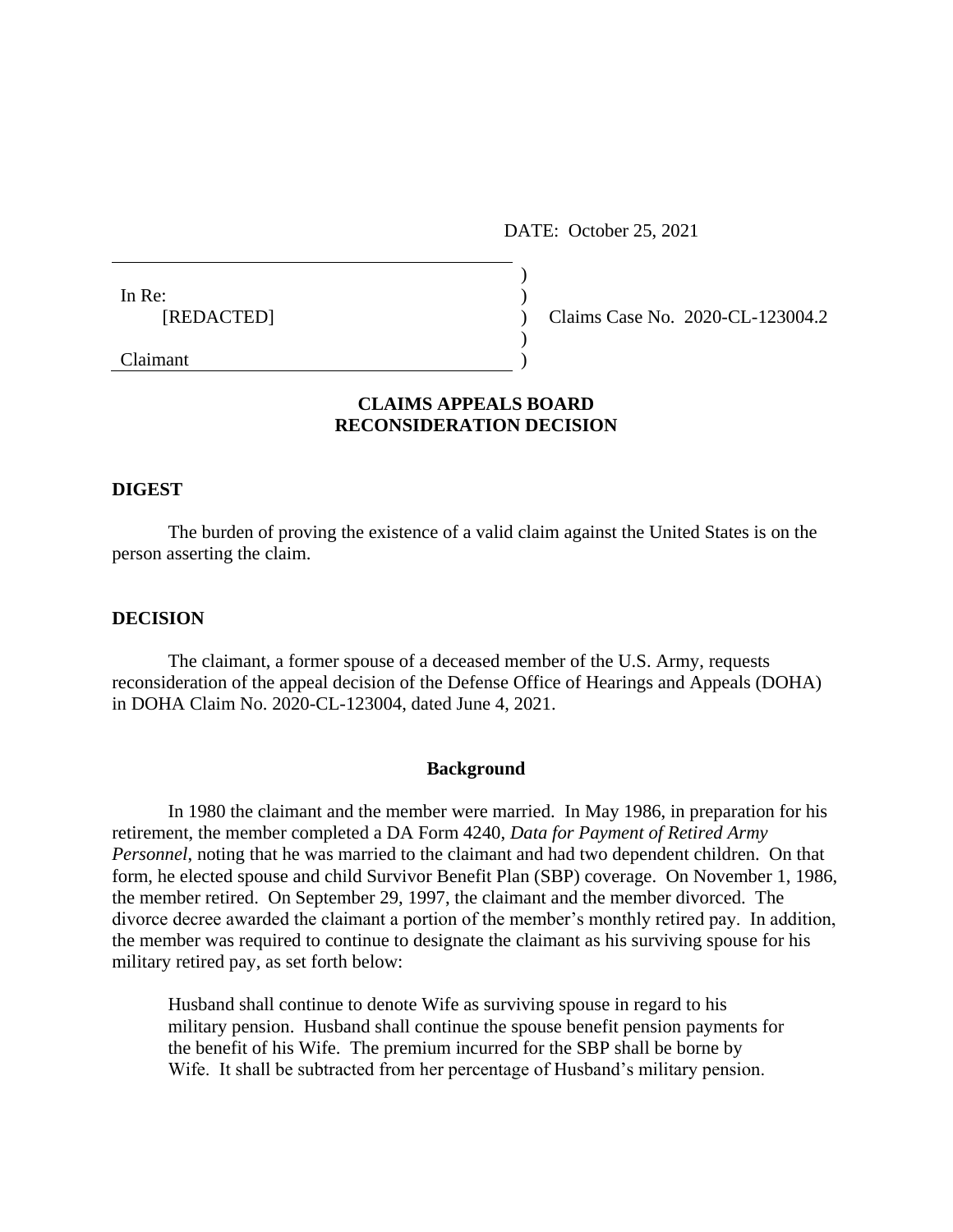The net amount payable to Wife (after subtraction of SBP premium) shall be paid by Husband to Wife by the  $7<sup>th</sup>$  of each month.

In 1999 the member remarried. On February 21, 2020, he passed away. On April 7, 2020, the claimant submitted to the Defense Finance and Accounting Service (DFAS), a DD Form 2656-7, *Verification for Survivor Annuity*, claiming the SBP annuity as the member's former spouse. On April 29, 2020, DFAS denied her claim on the basis that the member did not establish former spouse SBP coverage for the claimant, nor did the claimant make a request for a former spouse deemed election.

The claimant appealed DFAS's denial of her claim. She stated that at the time of her divorce from the member she had been married to him during most of his time in the service. She stated that in the divorce she was awarded 15.25% of his retired pay; a portion of that payment was used to pay the SBP premiums for her former spouse SBP coverage; and after payment of the SBP premiums, DFAS paid her directly the amount of \$84 per month. She further stated that her monthly portion of his retired pay remained constant, without any increases over time to account for Cost of Living Allowance (COLA) increases. She also stated that the member was 100% disabled and she cared for many of his health-related issues due to his service-connected disability during their marriage. She stated that the member was obligated under the divorce decree to complete the paperwork to provide her with SBP coverage. She believed that her attorney and the member's attorney handled all the legal issues because there was no communication between she and the member. She stated that it was unfair to hold her accountable for the member's inaction in regards to making the election for former spouse SBP coverage. Finally, she advised that she had recently contacted her divorce attorney to find out if the form was completed for former spouse SBP coverage as required pursuant to the divorce decree.

The claimant's U.S. Senator also contacted DFAS on her behalf, noting that in 1986 the member made an irrevocable election of spouse SBP coverage for the claimant. The claimant stated that the member never notified DFAS of his remarriage in 1999; never filled out any paperwork to denote his new spouse as his SBP beneficiary; that the member's divorce attorney drafted an affidavit stating that it was the member's intention to cover the claimant as his former spouse SBP beneficiary; but despite all this, the member's widow was receiving the annuity.

DFAS forwarded the claimant's appeal package to DOHA by letter dated December 4, 2020. In the DOHA appeal decision, the adjudicator upheld DFAS's denial of the claim for the SBP annuity. She found no evidence that the member notified DFAS within one year of their divorce to change the SBP coverage from spouse to former spouse. She also found nothing in the record reflecting that the claimant or the claimant's attorney requested a deemed election for former spouse SBP coverage pursuant to the divorce decree. She noted that if the claimant had been underpaid her portion of the member's retired pay under the Uniformed Services Former Spouses' Protection Act (USFSPA), the claimant should contact DFAS.

In her request for reconsideration, the claimant reiterates that she believes the member never elected his new spouse as his SBP beneficiary. She states that she bore the burden of paying the SBP premiums from her portion of the member's military retired pay. She indicates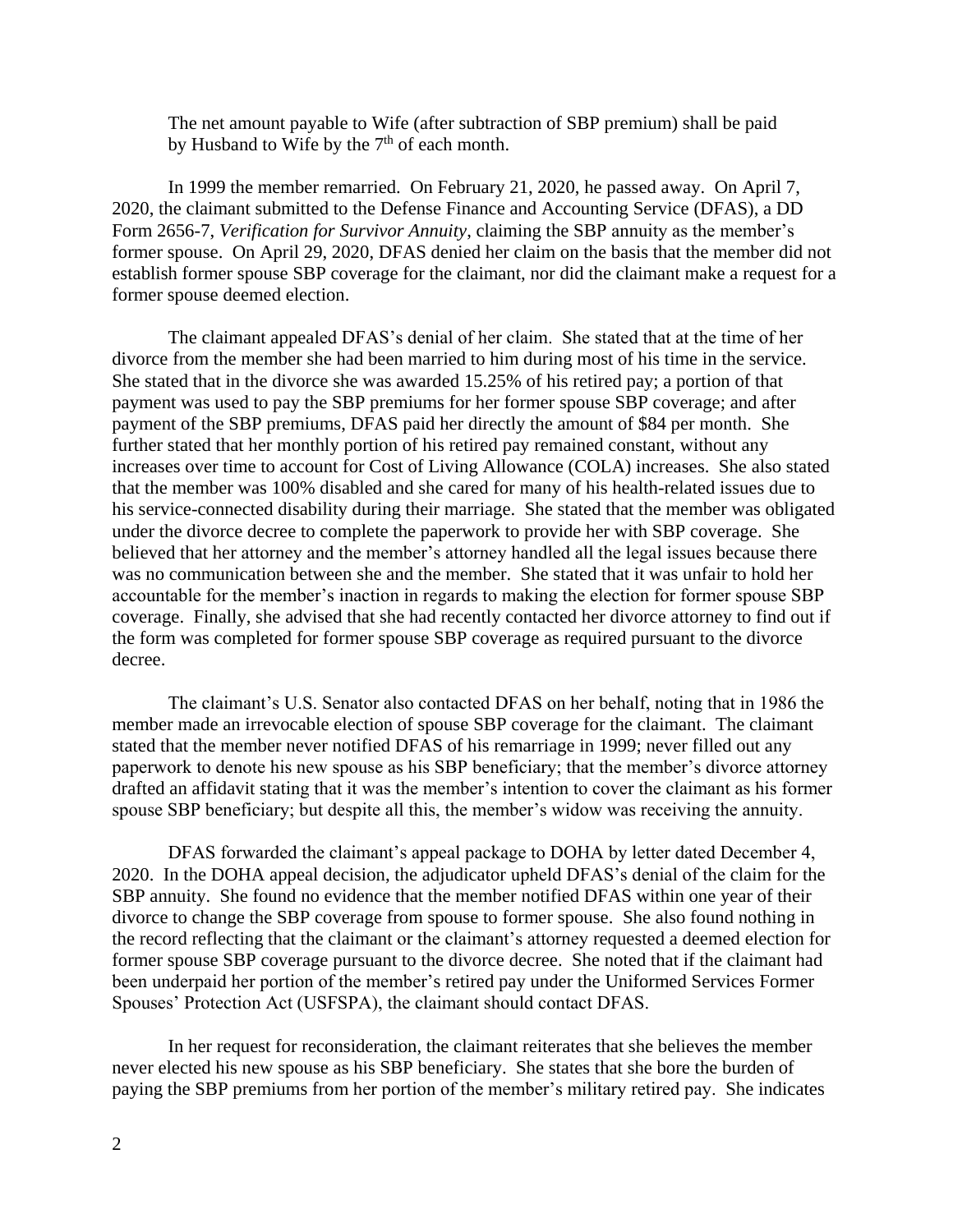that her attorney in the divorce proceedings is currently under investigation by his bar association for negligence due to his failure to file the paperwork necessary for the deemed election. She also indicates that a petition has been filed for a correction of military records with the Army Board for Correction of Military Records (ABCMR).

# **Discussion**

Claims against the government may be allowed only for expenses authorized by statute or regulation. Therefore, DOHA must render decisions based on applicable statutes, regulations and our prior administrative decisions.

SBP is an income maintenance program for the survivors of deceased members of the uniformed services. *See* 10 U.S.C. §§ 1447-1455. Spousal coverage ends upon divorce. If a member divorces and wishes to provide SBP coverage for the former spouse, the member must notify DFAS in writing of the divorce and the intention to provide coverage for the former spouse, even if the former spouse was the spouse beneficiary immediately prior to the divorce. Former spouse coverage must be established within one year from the date of the divorce. *See*  10 U.S.C. §1448(b)(3)(A). In addition, a member may be required under the terms of a divorce decree to provide SBP coverage to the former spouse. If the member fails to do so, the former spouse has one year from the date of the divorce to request a deemed election. *See* 10 U.S.C.  $§$  1450(f)(3).

In this case, the claimant was covered as the member's spouse SBP beneficiary from the time of his retirement in 1986 when he elected coverage for her and his two children, until 1997 when their divorce ended the spouse coverage for her. Under the terms of the divorce decree, the member was required to continue to denote the claimant as his surviving spouse for payment of his military retired pay. Under the SBP law, the member failed to establish former spouse SBP coverage for the claimant and the claimant did not file a deemed election. *See* DOHA Claims Case No. 2017-CL-101202.2 (April 10, 2018).

As set forth above, DOHA has no authority under the SBP law to award the claimant the SBP annuity. Any action the claimant intends to pursue against the attorney has no effect on awarding her the SBP annuity under federal law. In addition, we appreciate the fact that the claimant has filed a petition with the ABCMR under 10 U.S.C. § 1552. The ABCMR's authority to correct a military record is discretionary and broader than DOHA's authority to settle a claim. By statute the Secretary of a military department, acting through a correction board, may correct a member's record when the Secretary, in this case, the Secretary of the Army, considers it necessary to correct an error or remove an injustice.

Finally, as noted by the DOHA adjudicator, if the claimant was receiving a portion of the member's monthly disposable retired pay by direct payment under the USFSPA, she may have a claim for any resulting underpayment of her share of the member's monthly disposable retired pay.